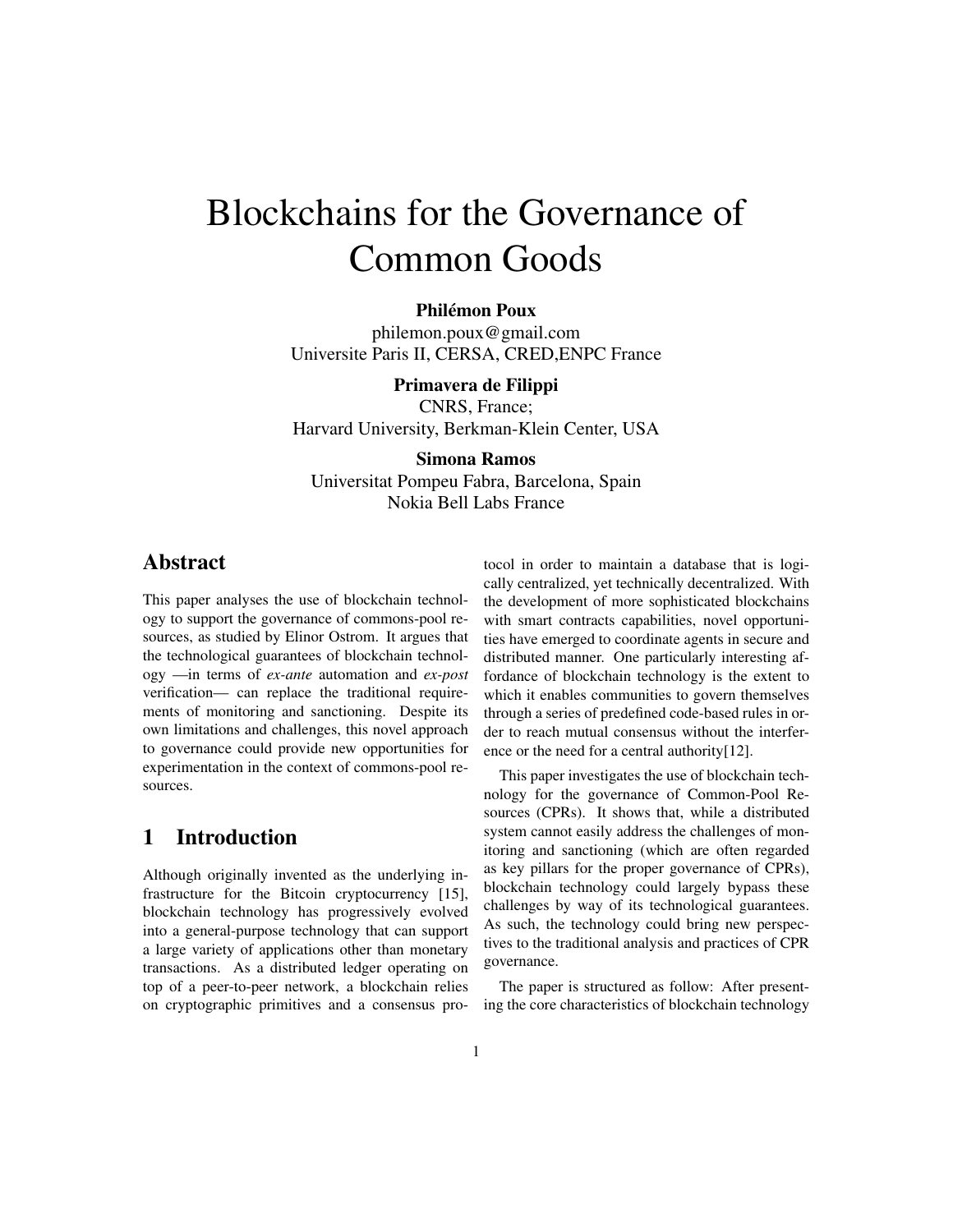[\(section 2\)](#page-1-0), we introduce the traditional work of Ostrom on the governance of Common-Pool Resources [\(section 3\)](#page-2-0) and subsequently analyse the extent to which some of the components of CPR governance could be simplified or even enhanced by means of a blockchain-based infrastructure. The paper will focus in particular on the opportunities to move away from the need of monitoring and sanctioning, with the possibility to rely instead on a system of *ex-ante* automation and *ex-post* verification [\(section 4\)](#page-3-0). Finally, the paper will conclude by discussing the limitations of a purely blockchain-based approach to CPR governance, in light of the necessity to account for real world events [\(section 5\)](#page-5-0), as well as the challenges inherent to blockchain technology more generally [\(section 6\)](#page-5-1).

### <span id="page-1-0"></span>2 Blockchains in a Nutshell

A blockchain is an append-only distributed ledger that records transactions in a transparent, verifiable and permanent manner by storing them into a sequence (or "chain") of blocks. The content of a blockchain is secured through cryptographic primitives (e.g. public-private key cryptography and hashing functions) so that, once a transaction has been recorded into a block, it cannot be tampered with without such a violation being detected by all the network nodes [\[26\]](#page-8-1). The tamper-resistant properties of a blockchain are crucial to guarantee the integrity and authenticity of all data stored into this decentralized database.

While the first generation of blockchains were mostly used for the exchange of cryptocurrencies like Bitcoin, many blockchains today also make it possible to engage into a series of more complex transactions by incorporating pieces of code directly into the blockchain. These programs —which are generally referred to as "smart contracts"[\[25\]](#page-8-2) or DApps (Decentralized Applications)— are executed in a distributed manner by all network nodes. The benefit of smart contracts over traditional software code is that their execution cannot be affected (e.g. modified or terminated) by any single node. In fact, all nodes involved in the verification of blockchain transactions are also responsible for the proper execution of smart contracts. These applications are thus often described as "trustless systems" because they create the possibility of establishing a trust layer between parties that do not know or trust each other[\[27\]](#page-8-3).

However, considering that smart contracts operate on top of a blockchain-based network, their execution is dictated by the rules of the underlying blockchain protocol. Hence, the operations of a smart contract could potentially be affected by changes in the blockchain protocol itself. Although theoretically immutable, the rules governing a blockchain can be changed by consensus among all network nodes. This is where the issue of blockchain governance comes in.

Broadly speaking, blockchain governance is the process by which changes to the blockchain protocol are decided upon and implemented. While the process may vary from blockchain to blockchain, the operations of a blockchain generally rely on a special group of network nodes —the miners— that are rewarded by the blockchain protocol for their contribution to the network[\[28\]](#page-8-4). These nodes are responsible for creating new blocks of transaction, in accordance with the protocol rule.

Yet, this is not to say that blockchains are governed only and exclusively by code. The majority of blockchain-based networks are governed by a combination of on-chain and off-chain rules. Onchain rules are technical rules embedded directly in the code or the protocol of a blockchain-based network (e.g the economic incentives, consensus algorithm, etc.) and are thus automatically enforced by the underlying infrastructure. As noted by De Filippi&McMullen [\[5\]](#page-7-1), on-chain rules are a form of "governance by the infrastructure". Off-chain rules are social or institutional rules that a blockchain community has put into place in order to elaborate the rules that will subsequently be codified into the technological infrastructure, as well as the procedures to change these rules. As such, off-chain rules refer to the "governance of the infrastructure", including all the procedures and rules capable of influencing the operations and governance of a blockchain-based system, even if that means infring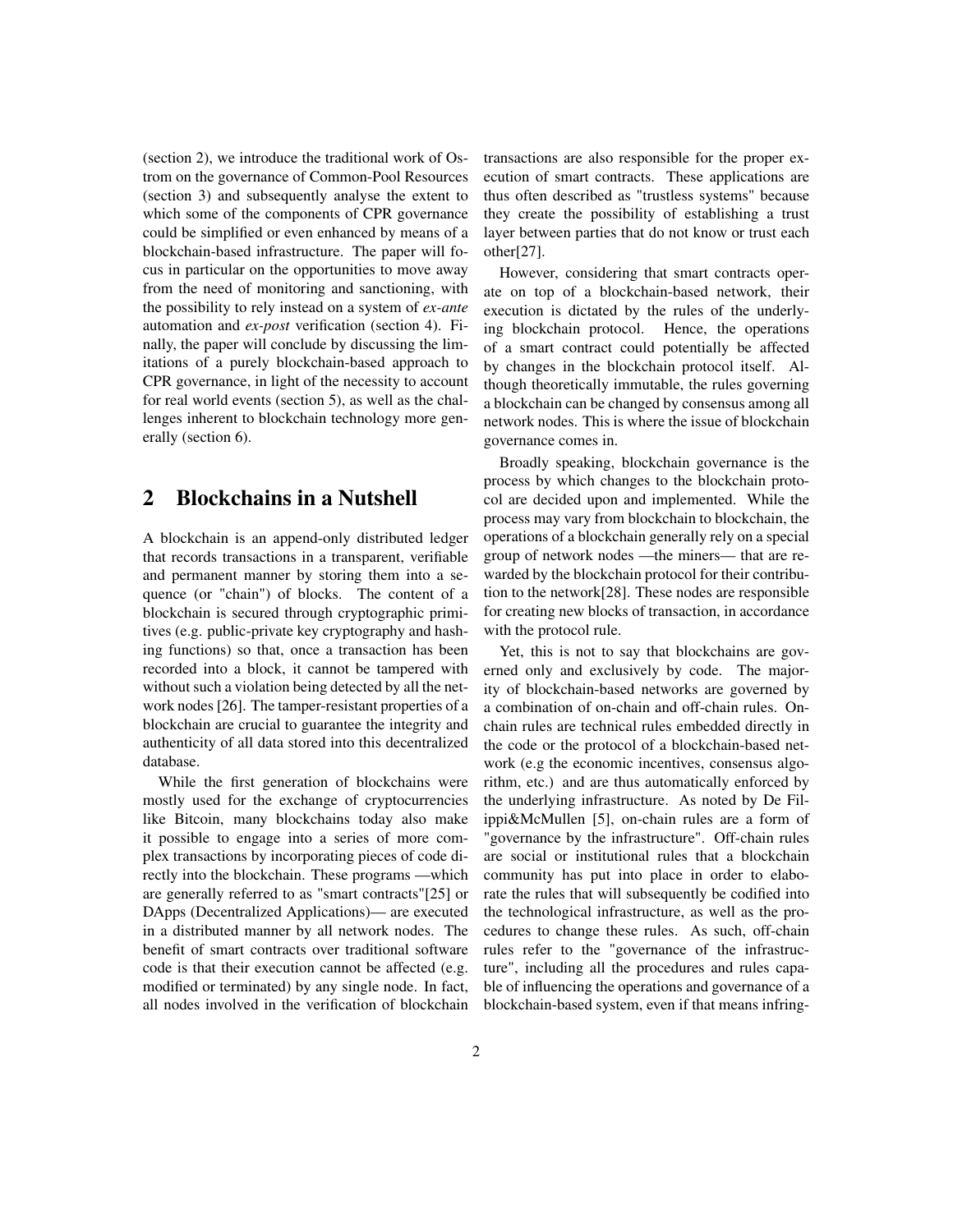ing the original protocol rules[\[23\]](#page-8-5).

# <span id="page-2-0"></span>3 Institutional Analysis and Development Framework and Common-Pool Resources Governance

Ostrom dedicated her life to the study of CPRs. Although she mostly focused on natural commonpool resources, she also extended her work the governance of information commons and in particular open-source software [\[7\]](#page-7-2).

Drawing from years of research by Ostrom and other members of the Bloomington School on the management of Common-Pool Resources (CPRs), *Rules, Games, and Common-Pool Resources*[\[20\]](#page-8-6) has become a landmark contribution to the study of commons-based governance. The book shows —theoretically, experimentally and empirically that, without proper communication and coordination mechanisms, groups often end up with a suboptimal use of CPRs, mostly due to over-exploitation or under-provision. Conversely, when given the means to better coordinate, many groups demonstrated a near optimal use of the CPRs. Crucial to this outcome is the ability for a community to monitor the behavior of all of its members, along with the capacity to sanction the defectors.

Through this work, Ostrom and her colleagues developed the Institutional Analysis and Development (IAD) Framework [\[20\]](#page-8-6) "to understand the ways in which institutions operate and change over time"[\[14\]](#page-7-3). It focuses on an *action-situation* which is the "black box" where policy choices are made[\[14\]](#page-7-3). In other words, the *action-situation* is the system studied by IAD analysts, it comprises the environment, the actors and all relationships (in)between actors and their environment. The purpose of the IAD is to reveal and describe this "black box" mechanisms by identifying all of its components (actors, environment, rules, institutions. . . ).

They identified 8 design principles[\[16\]](#page-8-7) which could each contribute to a more sustainable management of CPRs (although none of them are not



<span id="page-2-1"></span>Figure 1: IAD and Rules: depiction of an *actionsituation*. Adapted from Figure 7.1 from [\[18,](#page-8-8) p.189]

*stricto sensu* necessary). The following list of principles has been refined by Cox *et al.* [\[2\]](#page-7-4) (and endorsed by Ostrom [\[19\]](#page-8-9)): (DP1) User and resource boundaries (DP2) Congruence with local conditions (DP3) Appropriation and provision (DP4) Collective choice arrangement (DP5) Monitoring users and the resource (DP6) Gradual sanctions (DP7) Conflict resolution mechanisms (DP8) Nested enterprise

Ostrom has often insisted that the IAD framework is an analytic framework that merely provides a "Grammar of Institutions" [\[3\]](#page-7-5) to help disentangle the complexities of roles and interactions in any given institutional arrangement.The IAD grammar is made of 7 types of rules characterizing the relationships between the different actors involved in a particular *action-situation*. Each of these rules can be implemented in multiple ways depending on the context and contingencies. The rules and the *action-situation* are summarized [Figure 1.](#page-2-1) How blockchains can help implement particular configurations of these rules is discussed below.

Some authors have already been analysing the potential of blockchain technology in light of this specific field of research . In particular, Rozas *et al.* [\[24\]](#page-8-10) have shown that many blockchains were compatible with the 8 design principles identified by Ostrom for the governance of digital commons. They identified 6 main affordances of blockchain technology that make it particularly suitable for the governance of digital or immaterial commons-based peer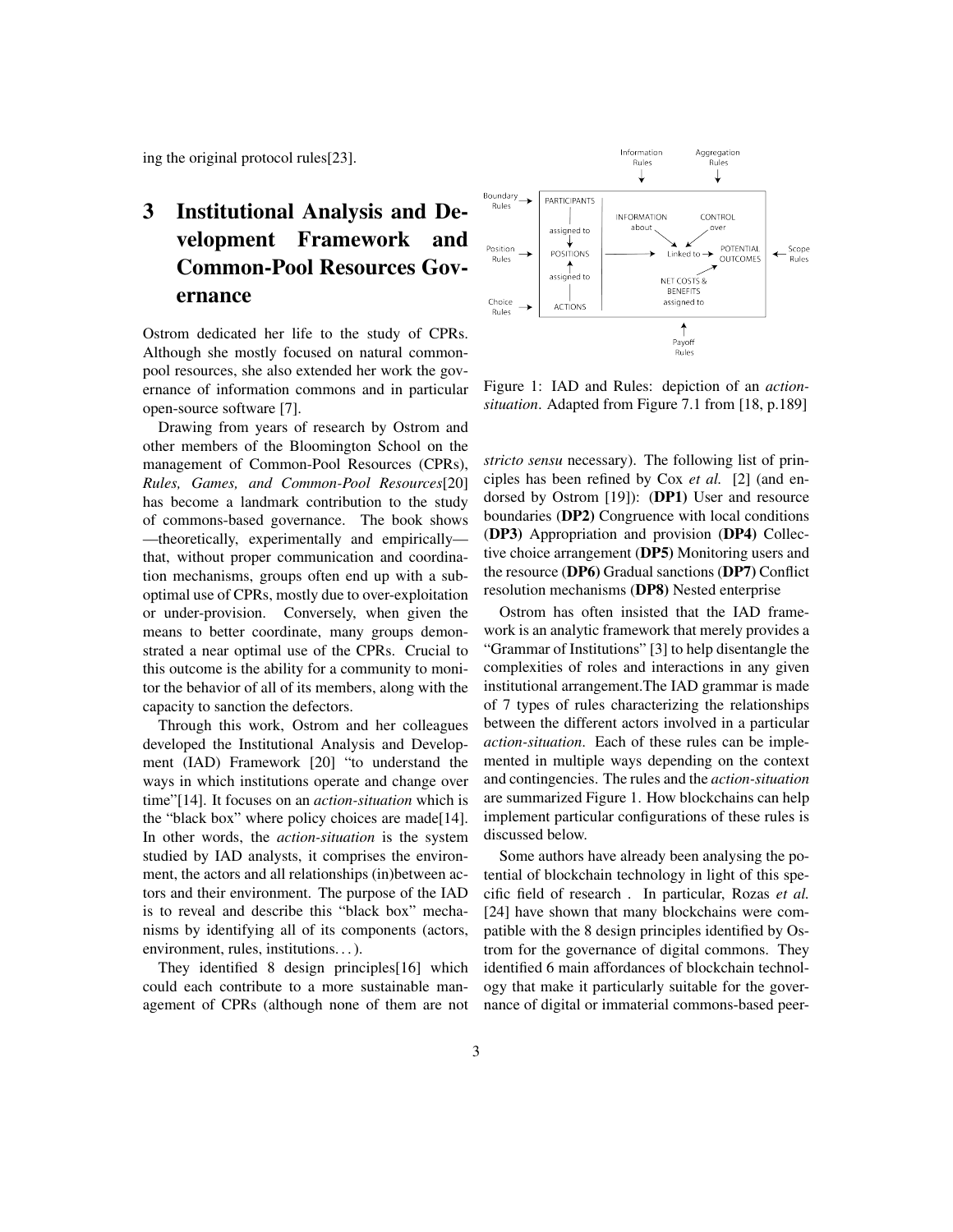production resources. Each of the design principles are then checked against the affordances showing how they can be properly reproduced on a blockchain.

In an Ostrom Workshop, Howell&Potgieter[\[8\]](#page-7-6) used the IAD framework to analyse blockchains as commons-pool resources, using Bitcoin and Ethereum as the two main case studies. They found that the 8 design principles for CPR governance are only partially met within these networks. Yet, their conclusion is that these limitations are not intrinsic to blockchain technology, but rather pertain to the specific implementations thereof.

And most importantly, [Cila et al.\[1\]](#page-7-7) extensively discuss the dilemmas that could result from a relying on a blockchain governance tool for a energy commons in a fictional community. We here wish to complement their forward planning work while acknowledging the importance of their conclusions and in particular that these dilemmas require political decisions and offer no clear solutions.

This paper aims to move beyond a purely descriptive, prospective or analytical analysis of blockchain technology in the context of CPR governance. It proposes a more normative approach, claiming that some of the components of CPR governance could be delegated to a blockchain, resulting a new set of *action-situations* that rely less on monitoring and sanctioning and more on *ex-ante* automation and *expost* verification as a means to reduce the likelihood of opportunistic behaviours.

# <span id="page-3-0"></span>4 From a "trust-based" to a "proof-based" system

As previously discussed, Ostrom[\[17\]](#page-8-11) argued that decentralized yet coordinated action may be difficult to achieve without proper monitoring or enforcement. Monitoring is necessary to ensure that all actors remain accountable to each other and continue to act in accordance with the general system of rules they have agreed to. In a centralized setting, this is generally referred to as "surveillance". Enforcement is necessary to ensure that all actors who diverge from these rules will be sanctioned, and potentially even banned or excluded from the system. This is usually referred to as "policing".

Blockchain technology provides a decentralized solution to precisely both of these challenges. While decentralized monitoring would be problematic as it would require an excessive degree of transparency, with an ensuing invasion of privacy for all of the participants, the same benefits can be achieved in a decentralized setting by means of *ex-post* verifiability, using blockchain technology to record (proofs of) information in an encrypted and tamper-resistant manner —so that the information does not have to be disclosed to the public, but the content and integrity thereof can subsequently be verified by the relevant third parties[\[24\]](#page-8-10). Enforcement — which is generally done *ex-post* (i.e. after the fact)— can be achieved in a decentralized setting by means of *ex-ante* automation, using a system of smart contracts for the trusted execution of specific agreements, automatically executed by the underlying technology[\[6\]](#page-7-8).

Accordingly, the benefits of blockchain technology for the governance of CPRs are essentially twofold. Through *ex-post* verifiability, blockchain technology could increase confidence in the institutional arrangements established by the community members managing and operating CPRs, restoring the trust level conferred to these institutional arrangements while simultaneously reducing the need for global scrutiny and oversight. Through *ex-ante* automation, the use of blockchain technology could facilitate new forms of cooperation amongst these community members, providing for a trusted and coordinated mechanism of bottom-up collaboration that does not rely on any centralized superpower or other trusted authority. Hence, we argue that blockchain technology could be a relevant tool for the governance of CPRs, without the need to implement mechanisms of monitoring and sanctioning.

Yet, the creation of a common framework or infrastructure on top of which such decentralized mechanisms of *ex-ante* automation and *ex-post* verification can be built would require all relevant stakeholders to agree upon a common set of rules governing their interactions with one another —a "social contract" of some sort[\[10\]](#page-7-9). Such an agreement would have to be voluntarily adopted by all relevant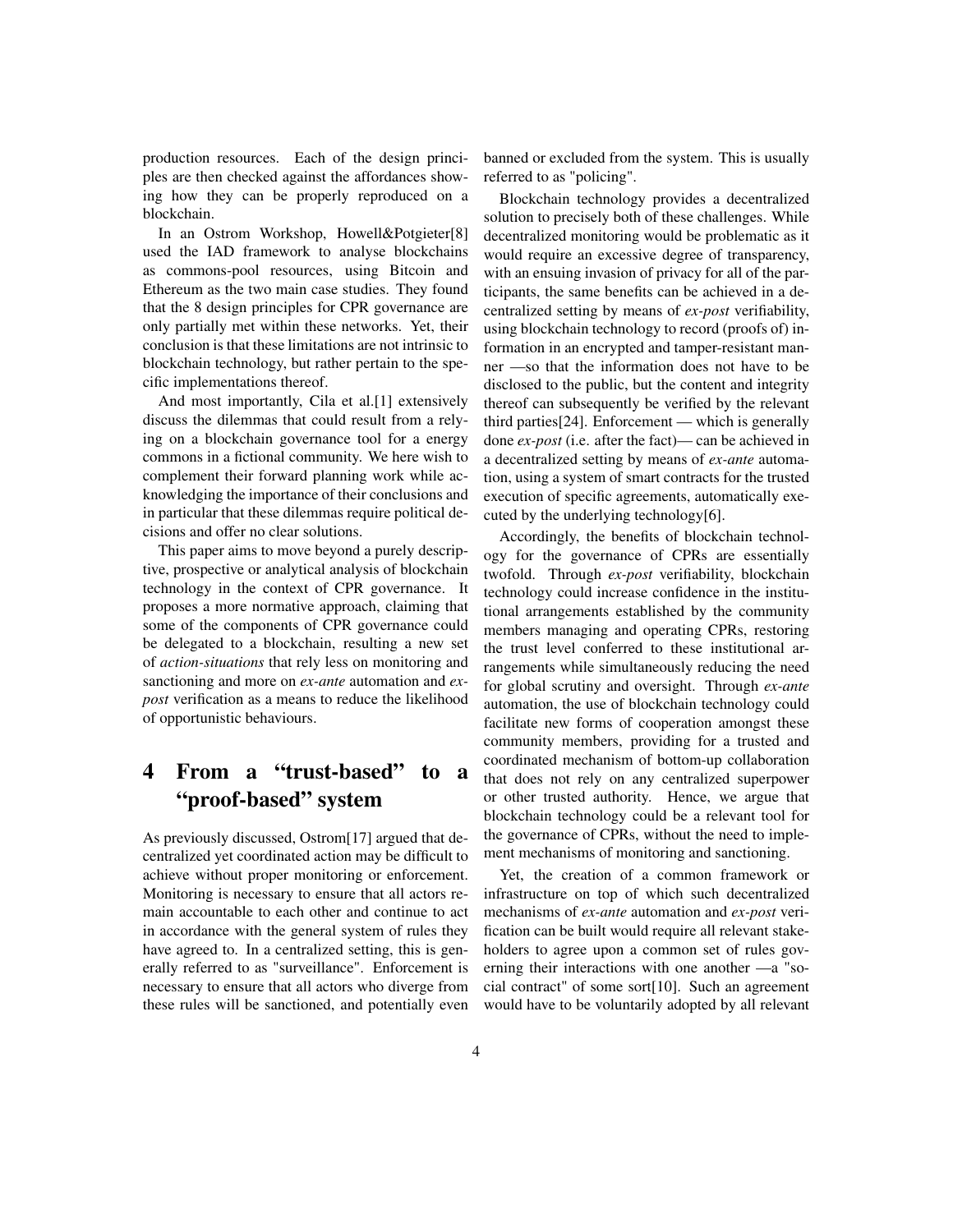community members involved in the management of the relevant CPRs.

While it is unlikely that the whole governance structure of a particular CPR can be codified in its entirety into a blockchain-based infrastructure, some of its components could nonetheless be transposed into a series of technological guarantees that would provide a greater degree of confidence in the system. Hence, by analysing the institutional arrangements of a particular community managing CPRs through the IAD framework, it might be possible to identify (a) the specific components or rules that could be (partially) codified into a blockchain-based system, in order to ensure full compliance with these rules through *ex-ante* automation, and (b) the components whose execution could be recorded onto a blockchain, in order to provide for *ex-post* verifiability.

Using the IAD framework to analyse the governance of CPRs would help identify the different types of rules constituting the *action-situations* at play within a particular community. The community governing these CPRs could then decide, to implement some aspects of their governance system into a blockchain-based system. Such a decision could be driven by a desire to enhance the transparency and accountability of the system, or make it more efficient by reducing the costs of monitoring and sanctioning.

Examples of such governance components that could be delegated to a blockchain include:

- "boundaries", "position" and "choice" rules (e.g. the identity of the relevant stakeholders and their respective functions and roles in the management of  $CPRs$ <sup>[1](#page-4-0)</sup>
- "governance" rules governing the interactions of community members (e.g. rules governing service provision, monitoring, and management);
- "scope" rules that must be respected by community members (e.g. administrative procedures and its timing, maintenance protocols, etc.);

• "dispute resolution" rules (e.g. the procedures for the resolution of disputes arising between community members and the procedures for the application of sanctions, if any)

The codification of these components of the IAD framework into a blockchain-based system would enable relevant community members to have a clear insight into the institutional arrangements of the community, as well as their respective roles and responsibilities. Most importantly, to the extent that these rules would be automatically executed by the underlying technology, the need for monitoring and sanctioning would be lessened, given that relevant parties would be unable to infringe these rules in the first place.

With regard to the components that cannot be automated into code, it would still be possible to record the proofs associated with particular operations into a blockchain-based system (e.g. *proof-of-process*) in order to ensure the *ex-post verifiability* of administrative procedures by each responsible party. By recording the fingerprint (or *hash*) of specific documents or data sets onto a blockchain on an on-going basis, one can create an immutable and certified audit trail of relevant events, which can be verified at a later stage. In case of a dispute, these proofs would enable the relevant stakeholders and/or government authorities to verify whether the community rules have been properly observed by the responsible parties by simply comparing the hash of the presented documents or data sets, with those that have been previously recorded onto the blockchain. Such a solution would contribute to creating more transparency and accountability into the system, without unduly jeopardizing the privacy or the confidentiality of sensitive information.

For instance, Provenance is a blockchain-based application that allows for the tracking of the origin and the subsequent chain of custody of materials, from their source to their point of sale[\[21\]](#page-8-12). Provenance has already been used in the context of CPRs with a pilot using blockchain technology for tracing yellowfin and skipjack tuna fish in Indonesia from catch to consumer —thus contributing to guaranteeing the source of the fish and the sustainability of the production and commercialisation cycle. A more ad-

<span id="page-4-0"></span><sup>&</sup>lt;sup>1</sup>Even if they do not add value in and of themselves, the establishment of these basic rules are necessary conditions for the proper implementation of the other rules.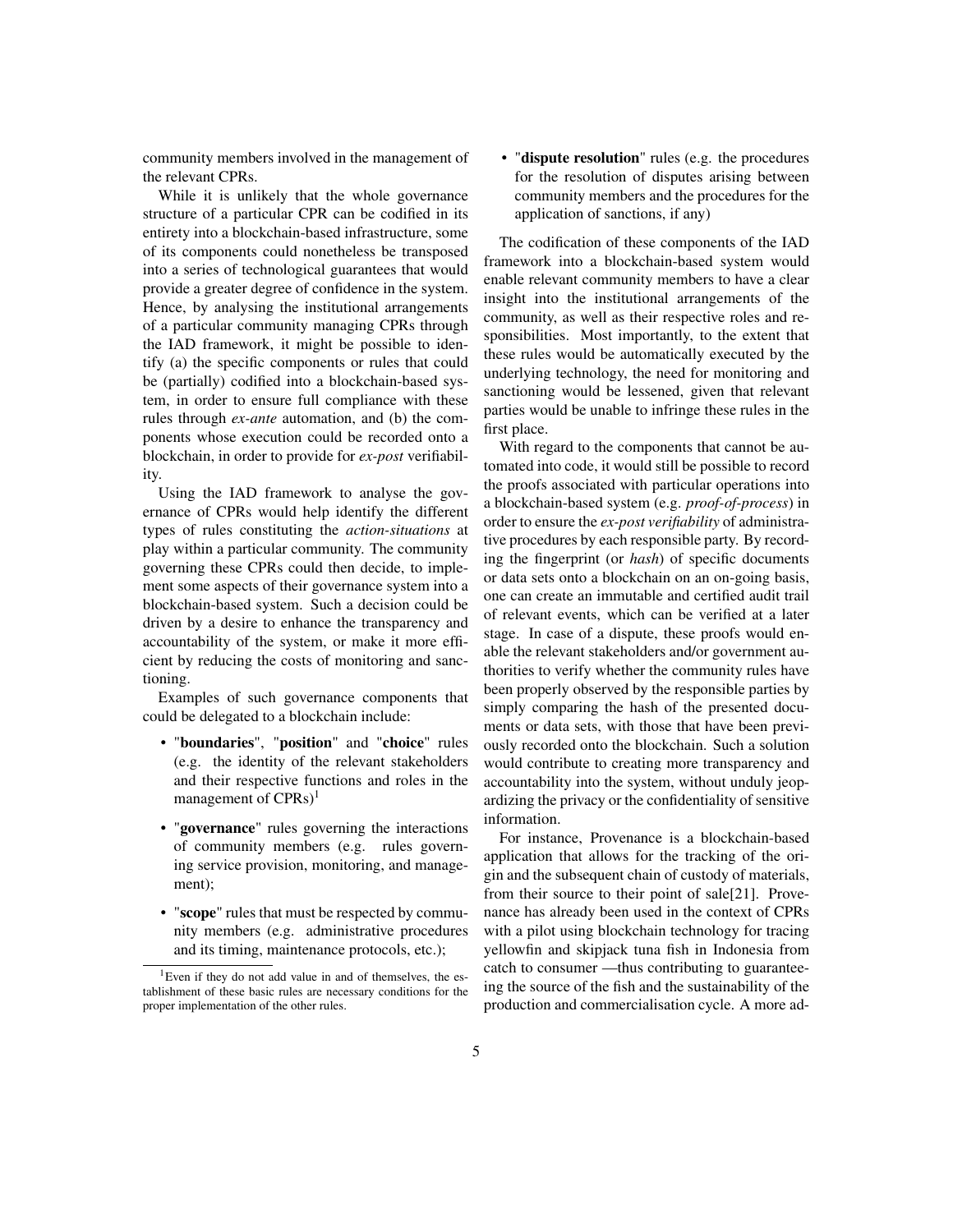vanced system could rely on a series of automated code-based rules to govern the interactions between the various actors involved in the supply chain, e.g. by specifying the conditions for the delivery of material and automating the rules that govern the corresponding payment to each relevant actor.

In short, the governance of CPRs could be achieved in a more decentralized manner by using a blockchain-based system as a common framework or infrastructure on top of which decentralized mechanisms of *ex-ante* automation and *ex-post* verification can be built. As such, blockchain technology could contribute to the proper implementation of a community's governance rules in a more efficient and costeffective manner, while ensuring that such CPRs are well-managed and protected against human error and misconduct.

# <span id="page-5-0"></span>5 The Role of Oracles

While it can be used as a governance tool, a blockchain-based system cannot be the sole driver for the governance CPRs, it can only serve as a complement to an existing governance structure. In particular, in the context natural CPRs, much of the information is external and can only be properly accounted for by a blockchain-based system after it has been recorded onto the blockchain. This is generally achieved through the use of so-called "oracle" systems, specifically designed to provide real-world information to the relevant smart contracts.

As previously noted, a blockchain is a "confidence machine" [\[4\]](#page-7-10) that does not, however, completely eliminate the need for trust. Using a blockchainbased system for *ex-ante* automation or *ex-post* verifiability only makes sense provided that the data recorded on the blockchain has been properly certified and authenticated by a trustworthy party This is commonly referred to as the problem of *garbagein/garbage-out*, *i.e.* the reliability of a blockchainbased system only goes as far as the accuracy of the data it has been fed with.

One way to achieve a higher degree of accuracy for external data would be to require multiple oracles to provide the requested information and/or to request trusted third-parties (e.g. certification authorities, or community members with a particular reputation or authority) to validate the information provided via a multiple signatures (*multisig*) system[2](#page-5-2) . In this way, the oracles would not be able to lie or provide false information to the blockchain (without the collusion of a majority of the oracles or verifiers).

Let us consider an example to illustrate this point. In order to preserve the atmosphere from excessive carbon emissions, the European Union (EU) has established an Emission Trading Scheme (EU-ETS) for exchanging  $CO<sub>2</sub>$  emission rights in the EU. In light of the high costs of monitoring and sanctioning in such an international arena, proposals have been made to implement such a carbon credit market onto a blockchain-based system [\[11\]](#page-7-11), in order to benefit from more transparency and traceability, while automating the payment and transfer of deeds. However, this can only work if participants are confident that the permits they buy are legitimate and recognized by the EU. Hence, there is a need for a trusted authority (or *oracle*) responsible for issuing and assigning the original permits to the relevant actors. While this would require the approval of all participating countries, once such information has been provably recorded onto a blockchain, the automation and verification capabilities of the technology would allow for a more transparent and seamless carbon credits market.

# <span id="page-5-1"></span>6 Choice Levels and Implementation Challenges

Blockchains offer innovative solutions for the governance of CPRs. However, it is important to bear in mind that the use of blockchain technology also comes along with a set of technical constraints and risks. First of all, although blockchains are generally regarded as secure and tamper-proof databases, there remain many theoretical challenges to their resilience and integrity [\[13\]](#page-7-12) Yet, in addi-

<span id="page-5-2"></span> $2A$  multi-sig system is one where multiple parties must sign off a particular transaction ifor it to be regarded as effective. They can be implemented on a variety of blockchains, with different conditions and restrictions.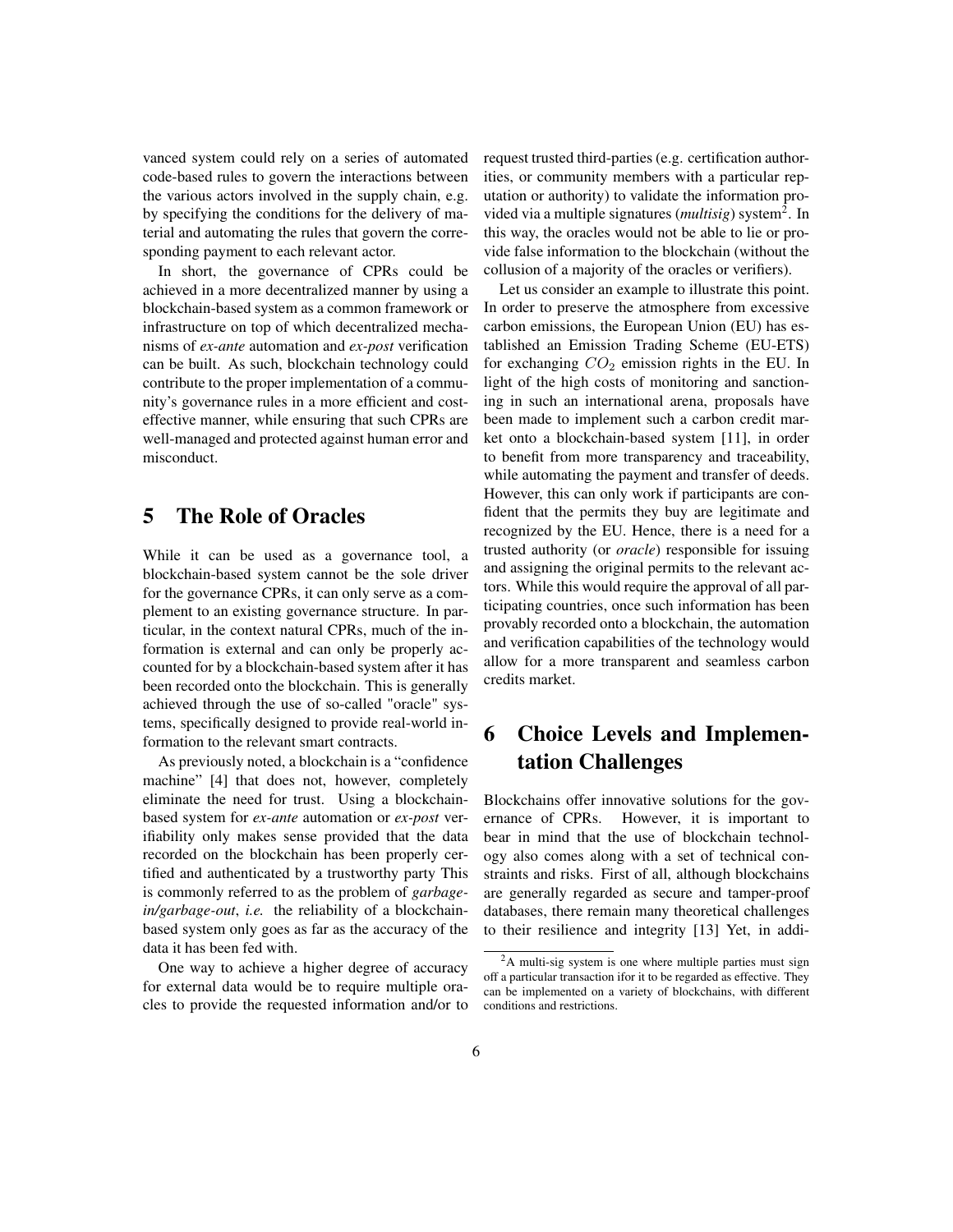tion to these technical challenges, blockchain technology also face a series of important governance challenges.

The IAD framework identifies three embedded levels of rules: *operational level* rules that govern day-to-day operations and decision-making procedures; *collective choice level* rules that determine how rules can be changed at the operational level, and *constitutional level* rules that stipulate how rules are made at the collective choice level[\[14\]](#page-7-3).

The interplay between these different rules is an essential component of any governance system. In particular, Rahman *et al.*[\[22\]](#page-8-13) note that most of the failures in the management of natural common-pool resources are often traced back to existing gaps in these inter-levels relationships. If a blockchainbased system were to be used for the governance of CPR at any of these three level, one would need to make sure that the system does not contribute to widening these gaps.

When introducing a blockchain based tool in the *action-situation*, it affects all three levels. Operational level rules could be codified into a smart contract to facilitate the automation of many routine processes and daily tasks. Governance rules to upgrade or modify the operations of a smart contract would instead fall into the category of collective choice level rules. Howell&Potgieter [\[9\]](#page-7-13) insist that these must include cancellation and dispute resolution mechanisms in case of unforeseen problems.

Collective choice level rules are especially important in the context of a blockchain-based system, given that the codification of agreed-upon community rules into a formal language may not always reflect accurately the original intentions of the parties. Similarly, dispute resolution mechanisms could assume a crucial role in guaranteeing the legitimacy of such a blockchain-based system, in that they allow for community members to express their views on the interpretation of operational level rules, potentially proposing amendments and ideally reaching an agreement on a common interpretation of these rules. In our case, the constitutional level rules are those enshrined directly into the protocol of the blockchain network itself.

In the case of a widely used public blockchain

(such as Bitcoin or Ethereum) the rules of the protocol are extremely difficult (although not impossible) to change. The *constitutional choice level* thus becomes much larger than the *action-situation*, leaving community members with little to no leverage on constitutional amendment. This stands in contrast with two of the Ostrom's 8 design principles, namely that "individuals affected by a resource regime shall be authorized to participate in making and modifying its rules" (DP3) and that "governance activities shall be organized in multiple nested layers" (DP8)[\[2\]](#page-7-4). Too big a discrepancy between the scales of the layers could cause the costs of relying on a blockchain exceding its benefits.

It is our belief that, rather than relying on a public blockchain, a consortium blockchain collectively maintained and governed by all relevant stakeholders— could potentially serve as an ideal framework for implementing the community "social contract", while retaining the capacity to make modify the constitutional setting evolve in accordance with the community needs.

# 7 Conclusion

Drawing from Ostrom's Institutional Analysis and Development Framework, this paper has investigated the theoretical grounds for the use of blockchainbased system for the governance and management of CPRs.When it comes to guaranteeing compliance with community rules, the adoption of blockchain technology could let go of the traditional requirements of "monitoring and sanctioning" to embrace a new paradigm of *ex-ante* automation and *ex-post* verifiability. While this would not entirely eliminate the need for trust in the system, it could contribute to an enhanced governance of CPRs, by increasing the degree of confidence in the management of these resources, while simultaneously reducing the amount of policing efforts involved in the process.

Ostrom has shown that there are several examples of communities who have successfully managed to govern and maintain CPRs over time. Hence, we do not advocate for a systematic adoption of blockchain technology in that field. Yet, we argue that, in cases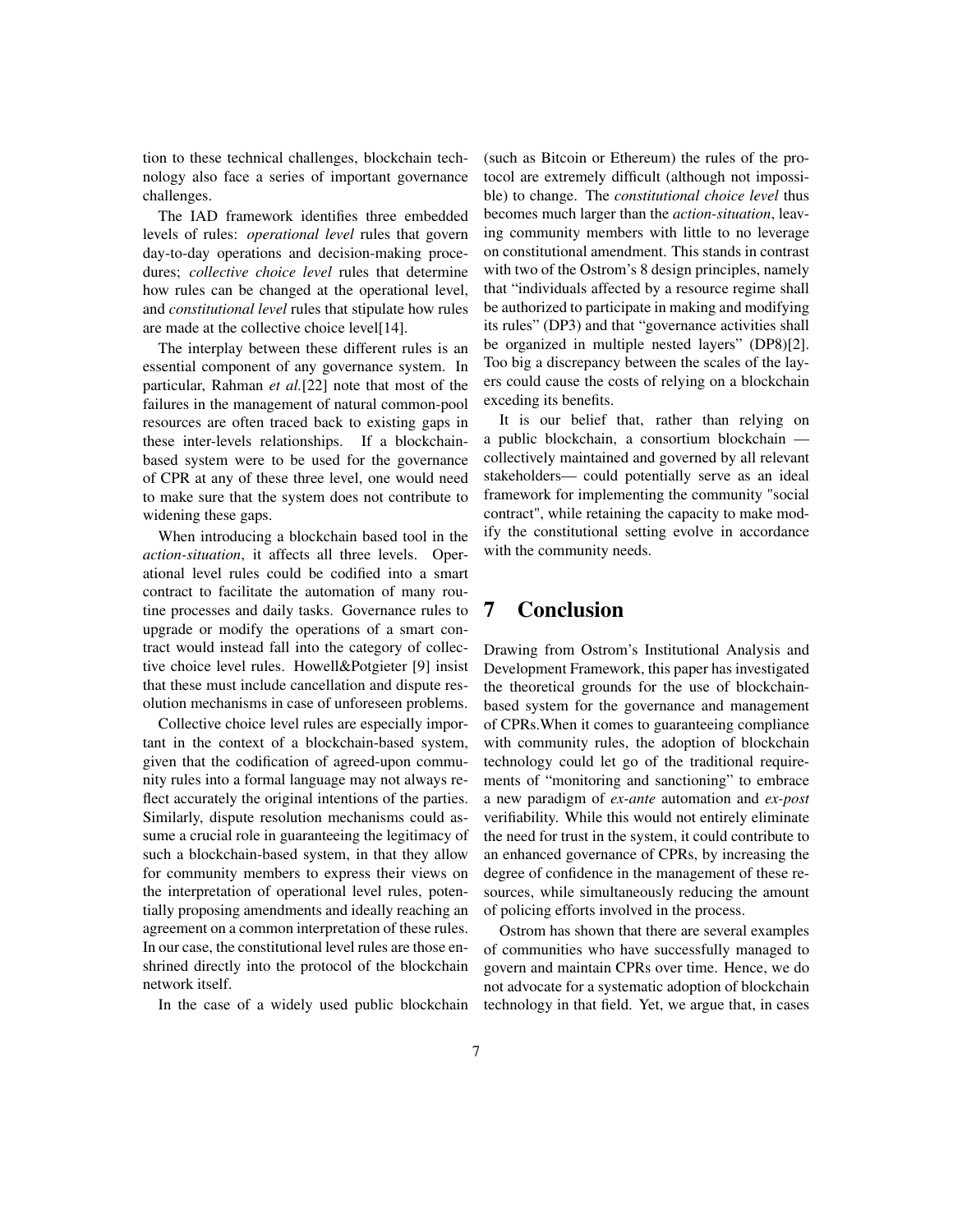where monitoring and sanctioning is either too hard or costly, and in cases where the lack of confidence and trust in governance has led to the poor management of CPRs, the adoption of a blockchain-based solution could prove useful. However, given the lack of empirical data on the matter, more research in needed to delineate the most favorable uses cases for experimentation and the best strategies for the implementations of such a solution.

### References

- <span id="page-7-7"></span>[1] Nazli Cila, Gabriele Ferri, Martijn de Waal, Inte Gloerich, and Tara Karpinski. 2020. The Blockchain and the Commons: Dilemmas in the Design of Local Platforms. In *Proceedings of the 2020 CHI Conference on Human Factors in Computing Systems*. ACM, Honolulu HI USA, 1–14. [https://doi.org/10.](https://doi.org/10.1145/3313831.3376660) [1145/3313831.3376660](https://doi.org/10.1145/3313831.3376660)
- <span id="page-7-4"></span>[2] Michael Cox, Gwen Arnold, and Sergio Villamayor Tomás. 2010. A Review of Design Principles for Community-based Natural Resource Management. *Ecology and Society* 15, 4 (2010). [https://doi.org/10.5751/](https://doi.org/10.5751/ES-03704-150438) [ES-03704-150438](https://doi.org/10.5751/ES-03704-150438)
- <span id="page-7-5"></span>[3] Sue E. S. Crawford and Elinor Ostrom. 1995. A Grammar of Institutions. *American Political Science Review* 89, 3 (Sept. 1995), 582–600. [https://doi.org/10.2307/](https://doi.org/10.2307/2082975) [2082975](https://doi.org/10.2307/2082975) Publisher: Cambridge University Press.
- <span id="page-7-10"></span>[4] Primavera De Filippi, Morshed Mannan, and Wessel Reijers. 2020. Blockchain as a confidence machine: The problem of trust & challenges of governance. *Technology in Society* 62 (Aug. 2020), 101284. [https://doi.org/](https://doi.org/10.1016/j.techsoc.2020.101284) [10.1016/j.techsoc.2020.101284](https://doi.org/10.1016/j.techsoc.2020.101284)
- <span id="page-7-1"></span>[5] Primavera De Filippi and Greg McMullen. 2018. Governance of Blockchain Systems: Governance of and by Distributed Infrastructure. *COALA* (June 2018), 40.
- <span id="page-7-8"></span>[6] Samer Hassan and Primavera De Filippi. 2017. The Expansion of Algorithmic Governance: From Code is Law to Law is Code. *Field Actions Science Reports. The journal of field actions* Special Issue 17 (Dec. 2017), 88– 90. [http://journals.openedition.](http://journals.openedition.org/factsreports/4518) [org/factsreports/4518](http://journals.openedition.org/factsreports/4518) Number: Special Issue 17 Publisher: Institut Veolia.
- <span id="page-7-2"></span>[7] Charlotte Hess and Elinor Ostrom. 2011. *Understanding knowledge as a commons: from theory to practice* (1st mit press pbk. ed ed.). MIT Press, Cambridge, Mass. OCLC: 731904330.
- <span id="page-7-6"></span>[8] Bronwyn E Howell and Petrus H. Potgieter. 2019. Governance of Blockchain and Distributed Ledger Technology Projects: a Common-Pool Resource View. (2019), 25.
- <span id="page-7-13"></span>[9] Bronwyn E. Howell and Petrus H. Potgieter. 2019. Governance of Smart Contracts in Blockchain Institutions. *SSRN Electronic Journal* (2019). [https://doi.org/10.](https://doi.org/10.2139/ssrn.3423190) [2139/ssrn.3423190](https://doi.org/10.2139/ssrn.3423190)
- <span id="page-7-9"></span>[10] Takashi Inoguchi. 2017. Theoretical Underpinnings of a Global Social Contract. In *Oxford Research Encyclopedia of Politics*.
- <span id="page-7-11"></span>[11] Khamila Nurul Khaqqi, Janusz J. Sikorski, Kunn Hadinoto, and Markus Kraft. 2018. Incorporating seller/buyer reputation-based system in blockchain-enabled emission trading application. *Applied Energy* 209 (Jan. 2018), 8–19. [https://doi.org/10.1016/j.](https://doi.org/10.1016/j.apenergy.2017.10.070) [apenergy.2017.10.070](https://doi.org/10.1016/j.apenergy.2017.10.070)
- <span id="page-7-0"></span>[12] Oleksii Konashevych. 2017. *The Concept of the Blockchain-Based Governing: Current Issues and General Vision*.
- <span id="page-7-12"></span>[13] Xiaoqi Li, Peng Jiang, Ting Chen, Xiapu Luo, and Qiaoyan Wen. 2020. A survey on the security of blockchain systems. *Future Generation Computer Systems* 107 (2020), 841–853.
- <span id="page-7-3"></span>[14] Michael D. McGinnis. 2011. An Introduction to IAD and the Language of the Ostrom